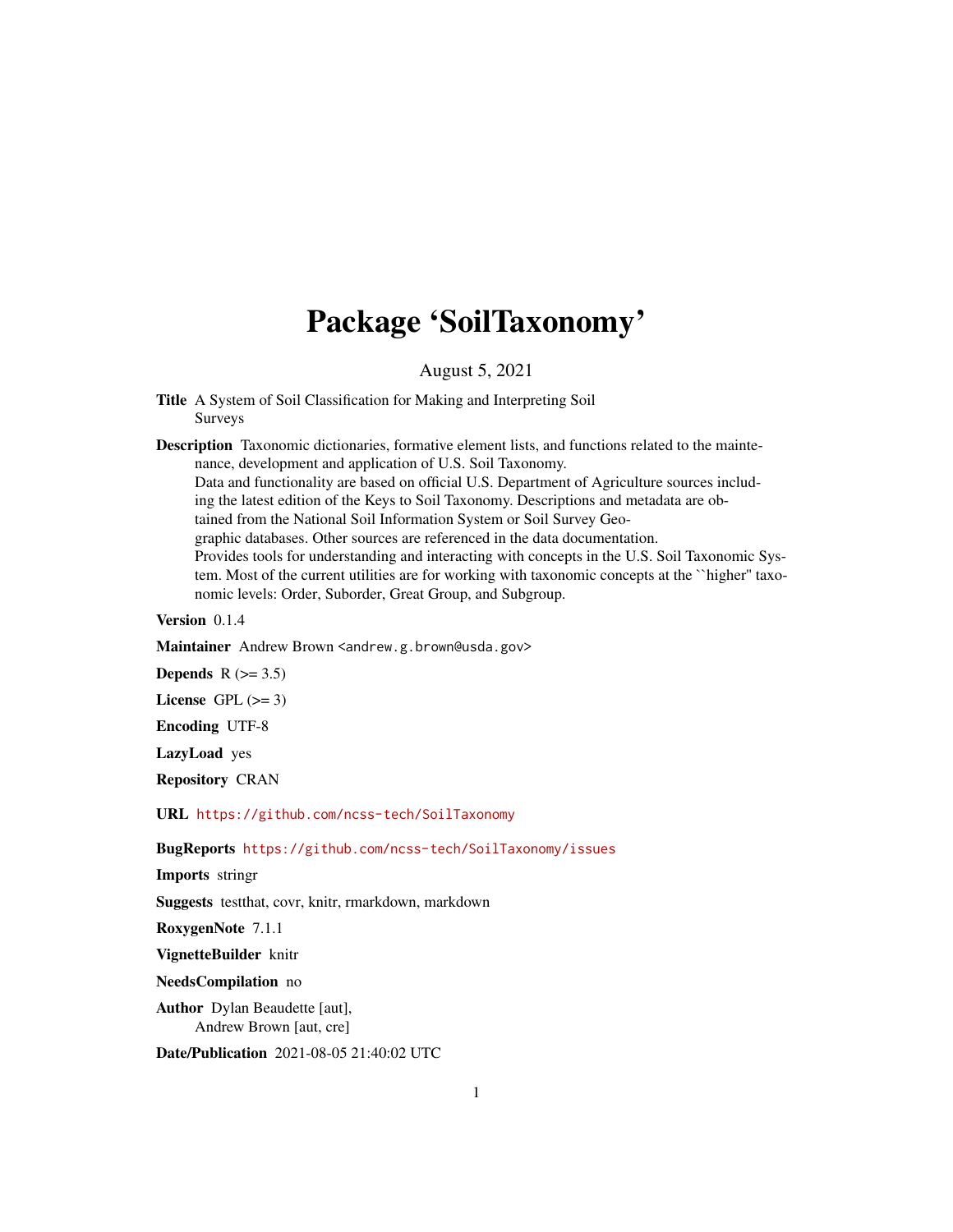## <span id="page-1-0"></span>R topics documented:

|       | $\overline{4}$ |
|-------|----------------|
|       | $\overline{5}$ |
|       |                |
|       |                |
|       |                |
|       |                |
|       |                |
|       |                |
|       |                |
|       |                |
|       |                |
|       |                |
|       |                |
|       |                |
|       |                |
|       |                |
|       |                |
|       |                |
|       |                |
| Index | 19             |

code\_to\_level *Determine taxonomic level of a taxonomic letter code*

### Description

Determine taxonomic level of a taxonomic letter code

#### Usage

```
code_to_level(code)
```
#### Arguments

code A character vector of taxon codes (case sensitive)

#### Value

A character vector containing "order", "suborder", "greatgroup" or "subgroup"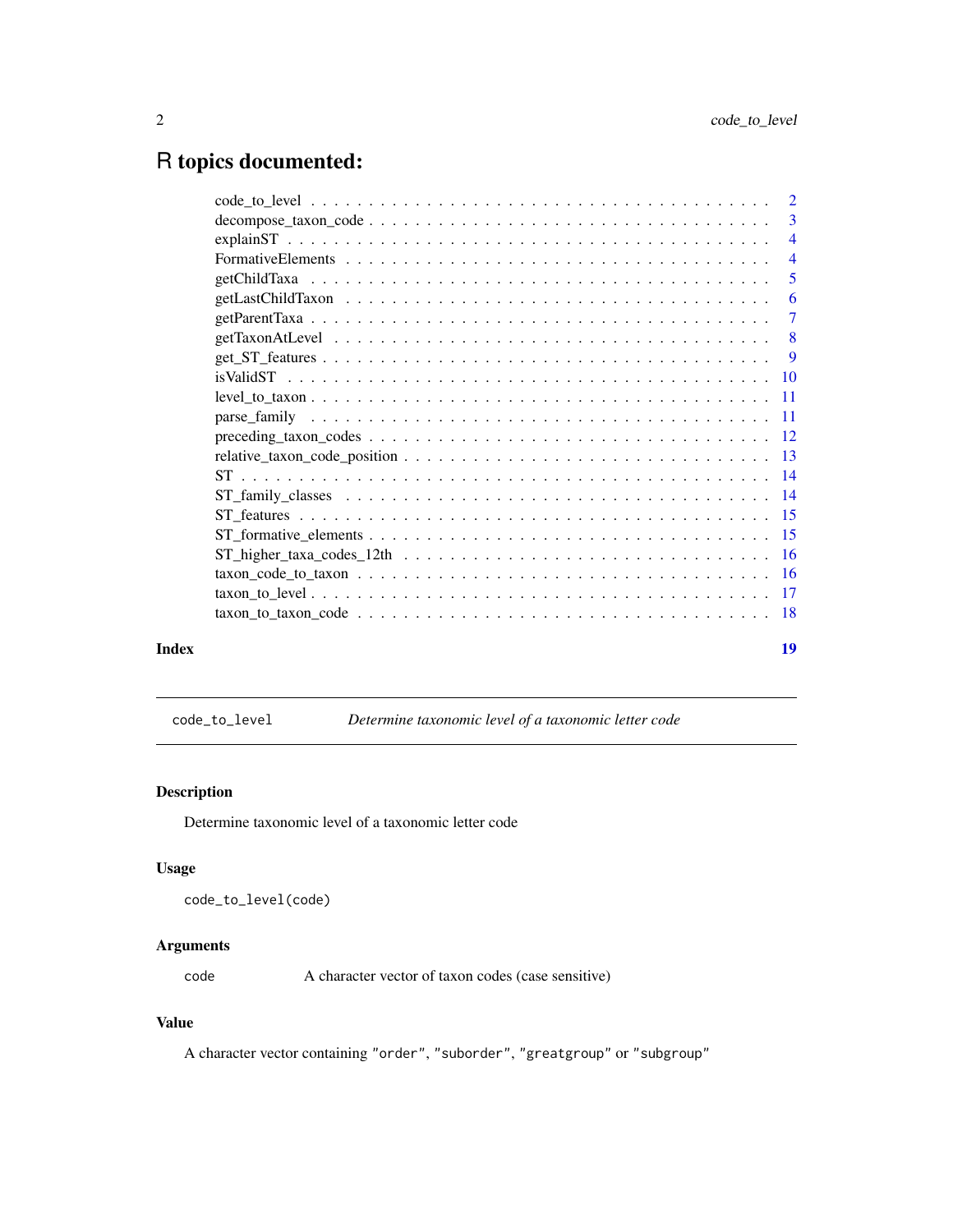#### <span id="page-2-0"></span>decompose\_taxon\_code 3

#### Examples

```
# order level code (1 character)
code_to_level("B")
# subgroup level code (4 characters)
code_to_level("ABCD")
# subgroup level code (5 characters, 4 uppercase + 1 lowercase)
code_to_level("IFFZh")
```
<span id="page-2-1"></span>decompose\_taxon\_code *Decompose taxon letter codes*

#### Description

Find all codes that logically comprise the specified codes. For instance, code "ABC" ("Anhyturbels") returns "A" ("Gelisols"), "AB" ("Turbels"), "ABC" ("Anhyturbels"). Use in conjunction with a lookup table that maps Order, Suborder, Great Group and Subgroup taxa to their codes (see [taxon\\_code\\_to\\_taxon](#page-15-1) and [taxon\\_to\\_taxon\\_code](#page-17-1)).

#### Usage

```
decompose_taxon_code(codes)
```
#### Arguments

codes A character vector of taxon codes to "decompose" – case sensitive

#### Details

Accounts for Keys that run out of capital letters (more than 26 subgroups) and use lowercase letters for a unique subdivision within the "fourth character position."

#### Value

A list with equal length to input vector; one character vector per element

#### See Also

[preceding\\_taxon\\_codes](#page-11-1), [taxon\\_code\\_to\\_taxon](#page-15-1), [taxon\\_to\\_taxon\\_code](#page-17-1)

#### Examples

decompose\_taxon\_code(c("ABC", "ABCDe", "BCDEf"))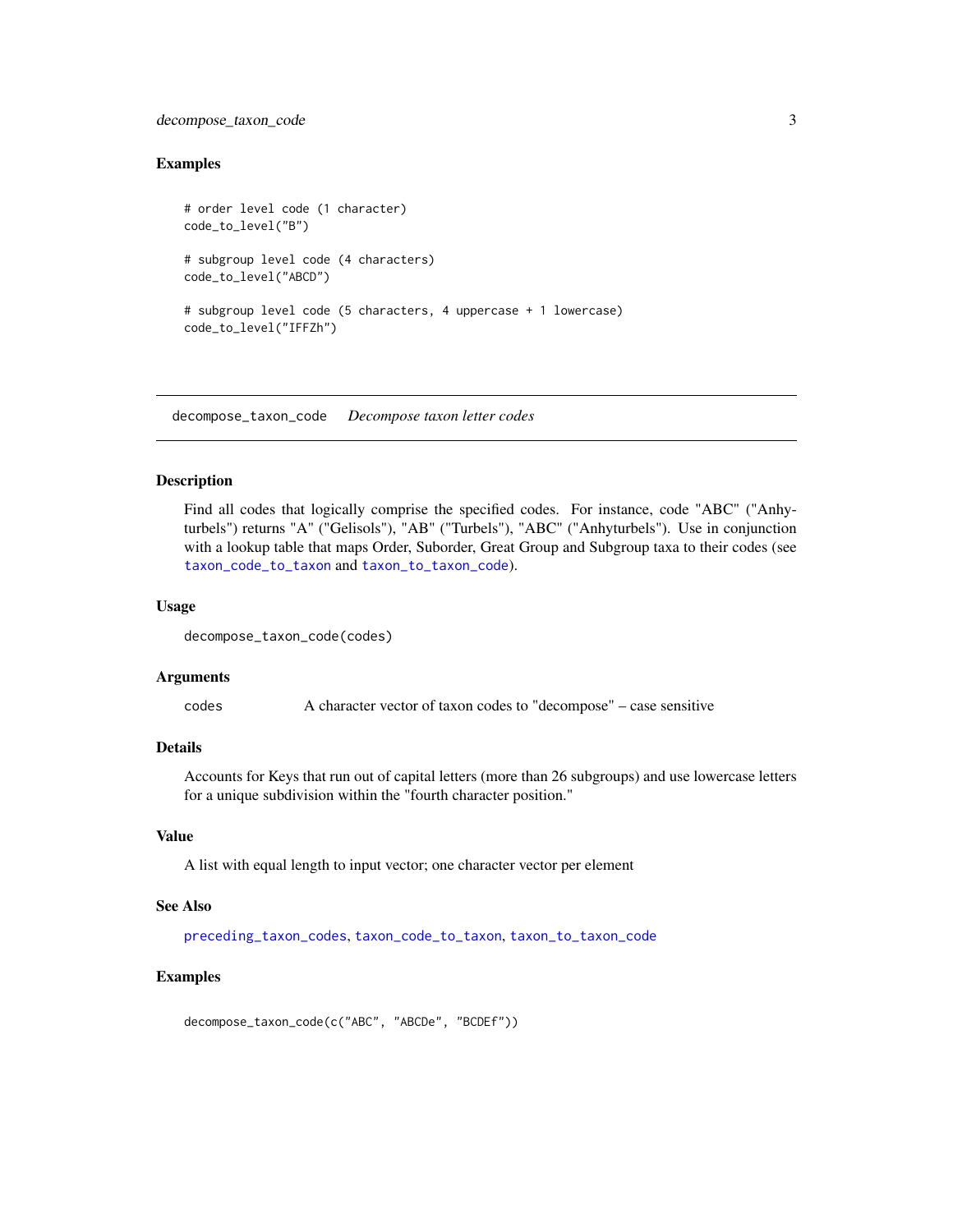<span id="page-3-0"></span>

#### Description

Explain a taxon name using formative elements

#### Usage

```
explainST(x, format = c("text", "html"), viewer = TRUE)
```
#### Arguments

|        | a Subgroup, Great Group, Suborder or Order-level taxonomic name; matching<br>is exact and case-insensitive |
|--------|------------------------------------------------------------------------------------------------------------|
| format | output format: 'text'   'html'                                                                             |
| viewer | show format $=$ 'html' output in browser? default: TRUE                                                    |

#### Value

a block of text, suitable for display in fixed-width font

#### Examples

```
cat(explainST("ids"), "\n\n") # -ids (order suffix)
cat(explainST("aridisols"), "\n\n") # Aridisols (order name)
cat(explainST("argids"), "\n\n") # Arg- (suborder)
cat(explainST("haplargids"), "\n\n") # Hap- (great group)
cat(explainST("typic haplargids"), "\n\n") # Typic (subgroup)
```

| FormativeElements | Identify formative elements in taxon names at Soil Order, Suborder, |
|-------------------|---------------------------------------------------------------------|
|                   | Great Group or Subgroup level                                       |

#### Description

Identify formative elements in taxon names at Soil Order, Suborder, Great Group or Subgroup level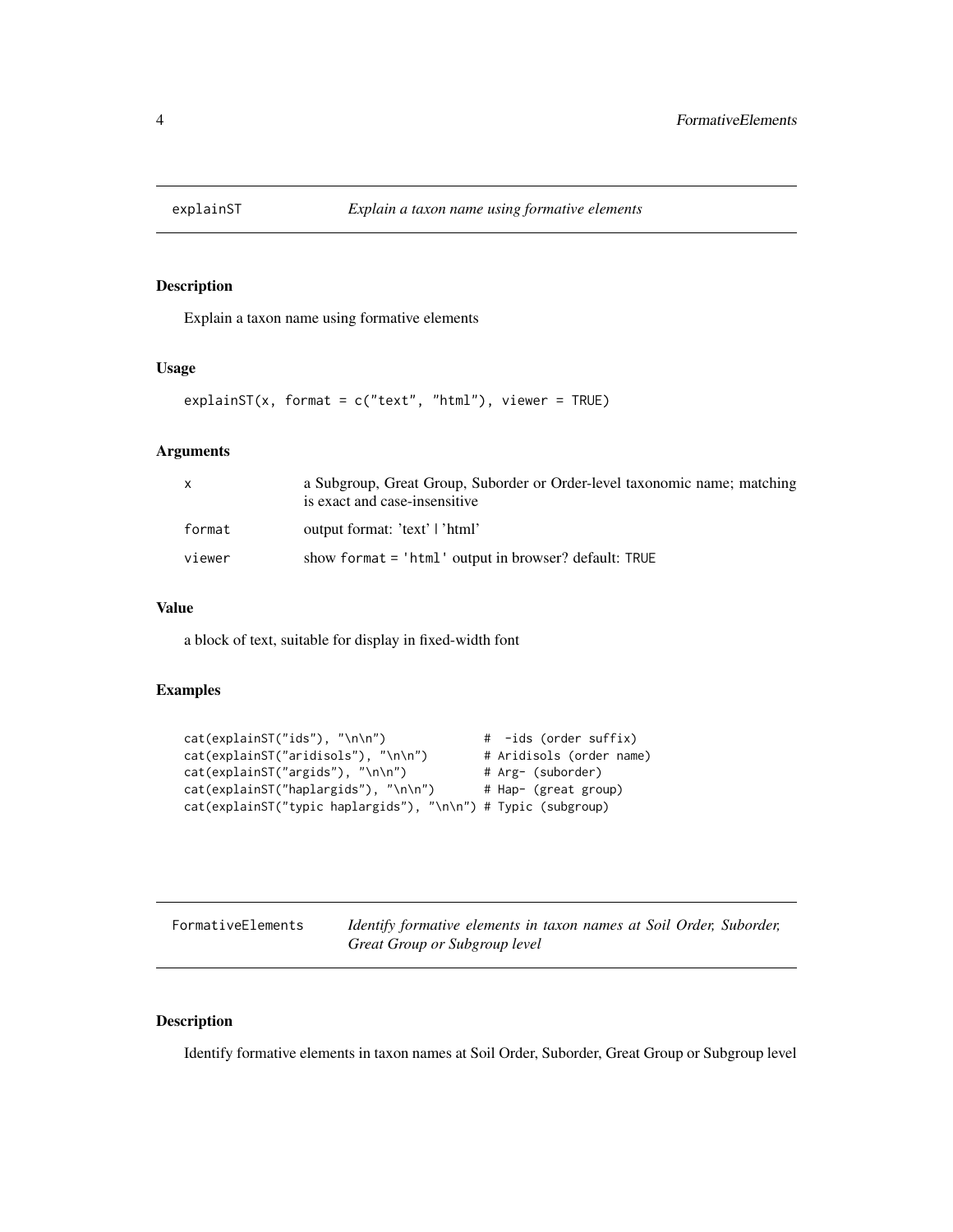#### <span id="page-4-0"></span>getChildTaxa 5

#### Usage

```
FormativeElements(x, level = c("order", "suborder", "greatgroup", "subgroup"))
```
OrderFormativeElements(x)

SubOrderFormativeElements(x)

GreatGroupFormativeElements(x)

SubGroupFormativeElements(x)

#### Arguments

|       | A character vector containing subgroup-level taxonomic names |
|-------|--------------------------------------------------------------|
| level | one of c("order","suborder","greatgroup","subgroup")         |

#### Value

A list containing \$defs: a data.frame containing taxonomic elements, derivations, connotations and links. And \$char.index: a numeric denoting the position where the formative element occurs in the search text x

#### Author(s)

D.E. Beaudette, A.G. Brown

#### Examples

```
FormativeElements("acrudoxic plinthic kandiudults", level = "subgroup")
SubGroupFormativeElements("acrudoxic plinthic kandiudults")
FormativeElements("acrudoxic plinthic kandiudults", level = "greatgroup")
GreatGroupFormativeElements("acrudoxic plinthic kandiudults")
FormativeElements("acrudoxic plinthic kandiudults", level = "suborder")
SubOrderFormativeElements("acrudoxic plinthic kandiudults")
FormativeElements("acrudoxic plinthic kandiudults", level = "order")
OrderFormativeElements("acrudoxic plinthic kandiudults")
```
getChildTaxa *Get the lower (child) taxa for a taxon name or code*

#### Description

Get the lower (child) taxa for a taxon name or code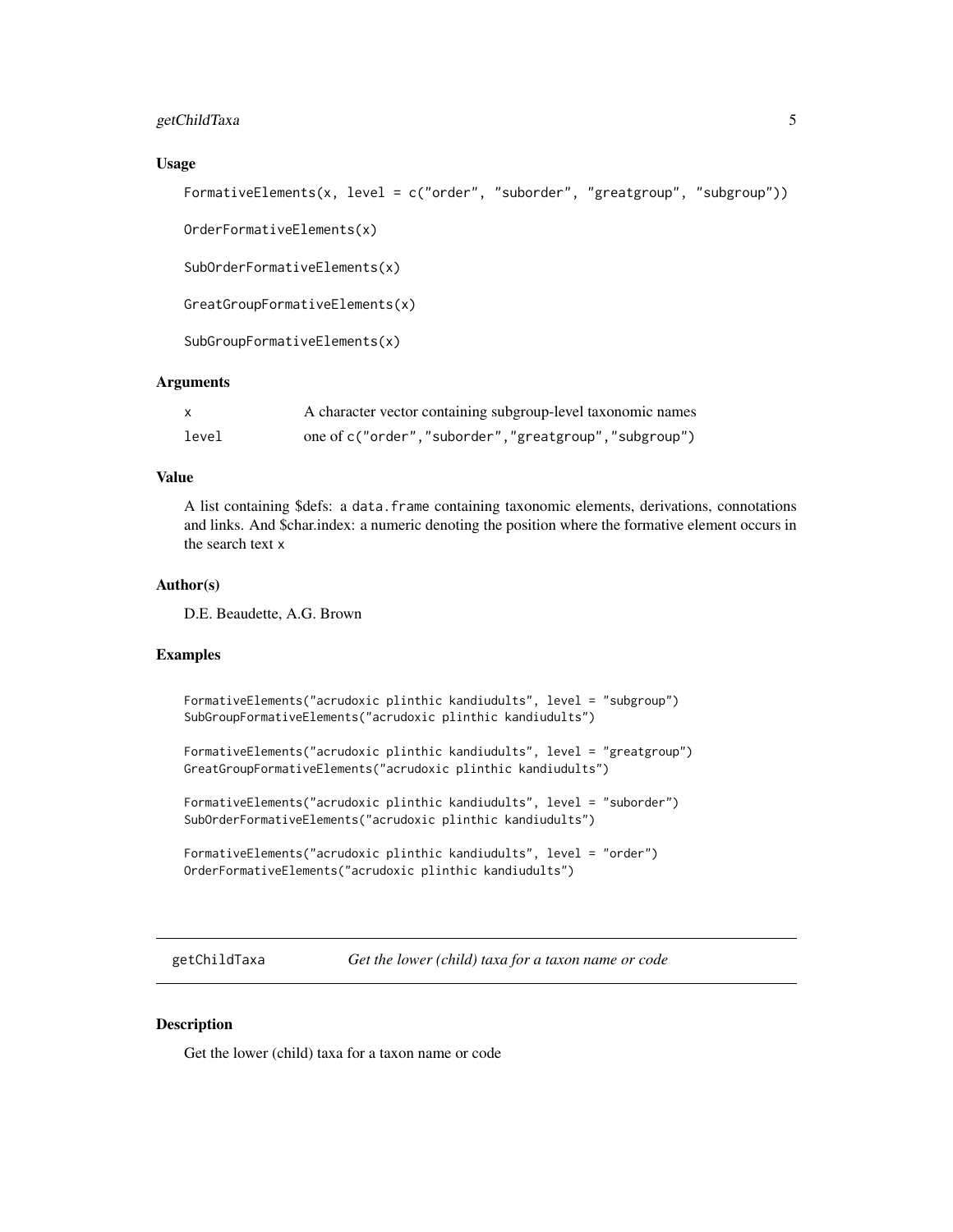#### Usage

```
getChildTaxa(
  taxon = NULL,code = NULL,
 convert = TRUE,level = c("order", "suborder", "greatgroup", "subgroup")
\lambda
```
#### Arguments

| Filter results to specific level? Default: "order","suborder","greatgroup","subgroup" |
|---------------------------------------------------------------------------------------|
|                                                                                       |

#### Value

A named list, where names are taxon codes and values are character vectors representing parent taxa

#### Examples

```
# suborder children of "Mollisols"
getChildTaxa("Mollisols", level = "suborder")
```

```
# get all siblings within a great group, given a subgroup
getChildTaxa(getTaxonAtLevel("Ultic Haploxeralfs", "greatgroup"))
```
getLastChildTaxon *Get last child taxon in Keys at specified taxonomic level*

#### Description

Get last child taxon in Keys at specified taxonomic level

#### Usage

```
getLastChildTaxon(level = c("order", "suborder", "greatgroup"))
```
#### Arguments

```
level Get child taxa from keys at specified level. One of: "order", "suborder",
               "greatgroup"
```
<span id="page-5-0"></span>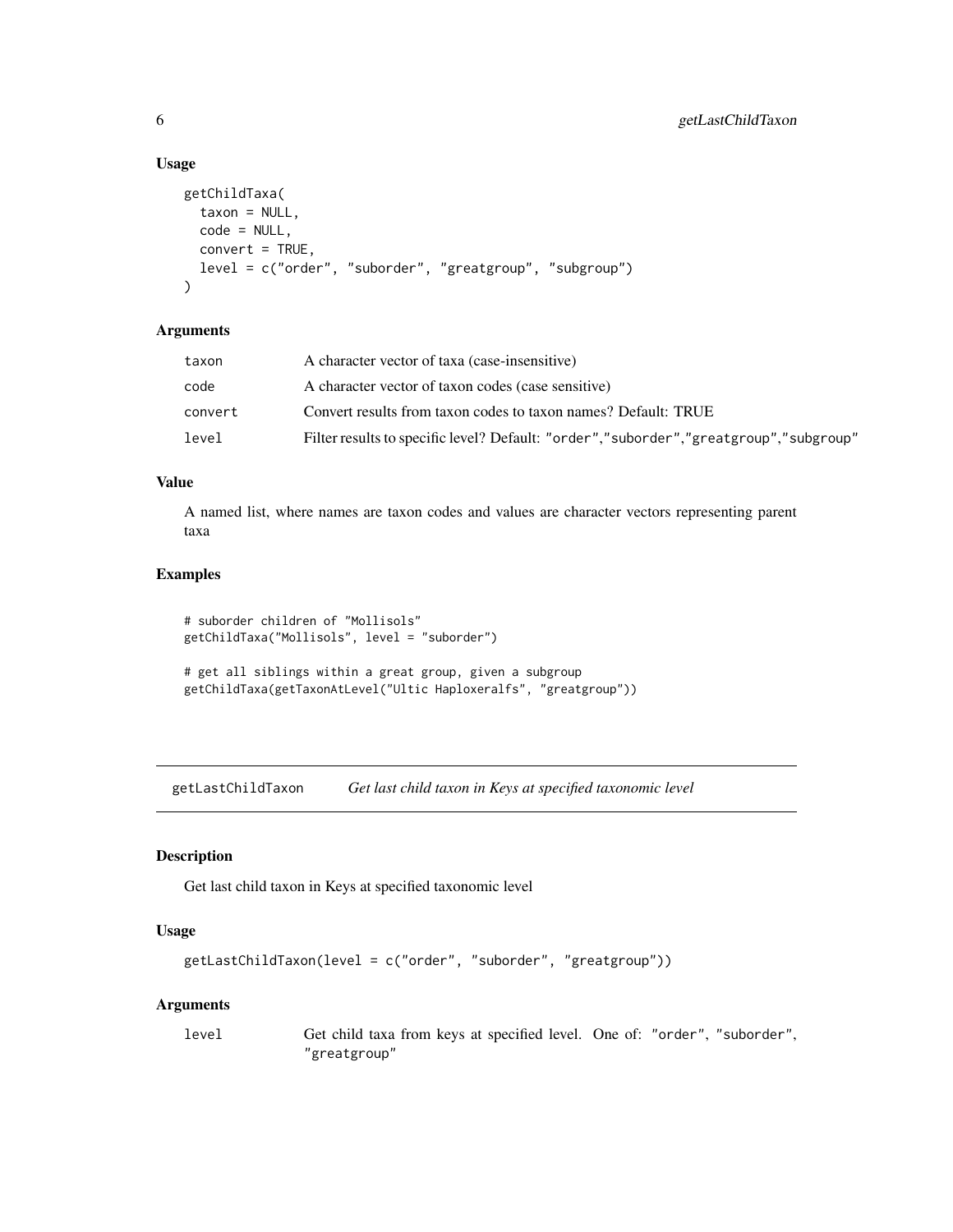#### <span id="page-6-0"></span>getParentTaxa 7

#### Value

A data.frame containing key (parent key), taxon (last taxon name), code (letter code), position (relative taxon position)

#### Examples

```
# get last taxa in suborder-level keys
x <- getLastChildTaxon(level = "suborder")
# proportion of keys where last taxon has "Hap" formative element
prop.table(table(grepl("^Hap", x$taxon)))
```

| getParentTaxa | Get the higher (parent) taxa for a taxon name or code |  |  |  |  |
|---------------|-------------------------------------------------------|--|--|--|--|
|---------------|-------------------------------------------------------|--|--|--|--|

#### Description

Must specify either taxon or code. taxon is used if both are specified.

#### Usage

```
getParentTaxa(
  taxon = NULL,
  code = NULL,
  convert = TRUE,
  level = c("order", "suborder", "greatgroup", "subgroup")
)
```
#### Arguments

| taxon   | A character vector of taxa (case-insensitive)                                               |
|---------|---------------------------------------------------------------------------------------------|
| code    | A character vector of taxon codes (case sensitive)                                          |
| convert | Convert results from taxon codes to taxon names? Default: TRUE                              |
| level   | level Filter results to specific level? Default: "order","suborder","greatgroup","subgroup" |

#### Value

A named list, where names are taxon codes and values are character vectors representing parent taxa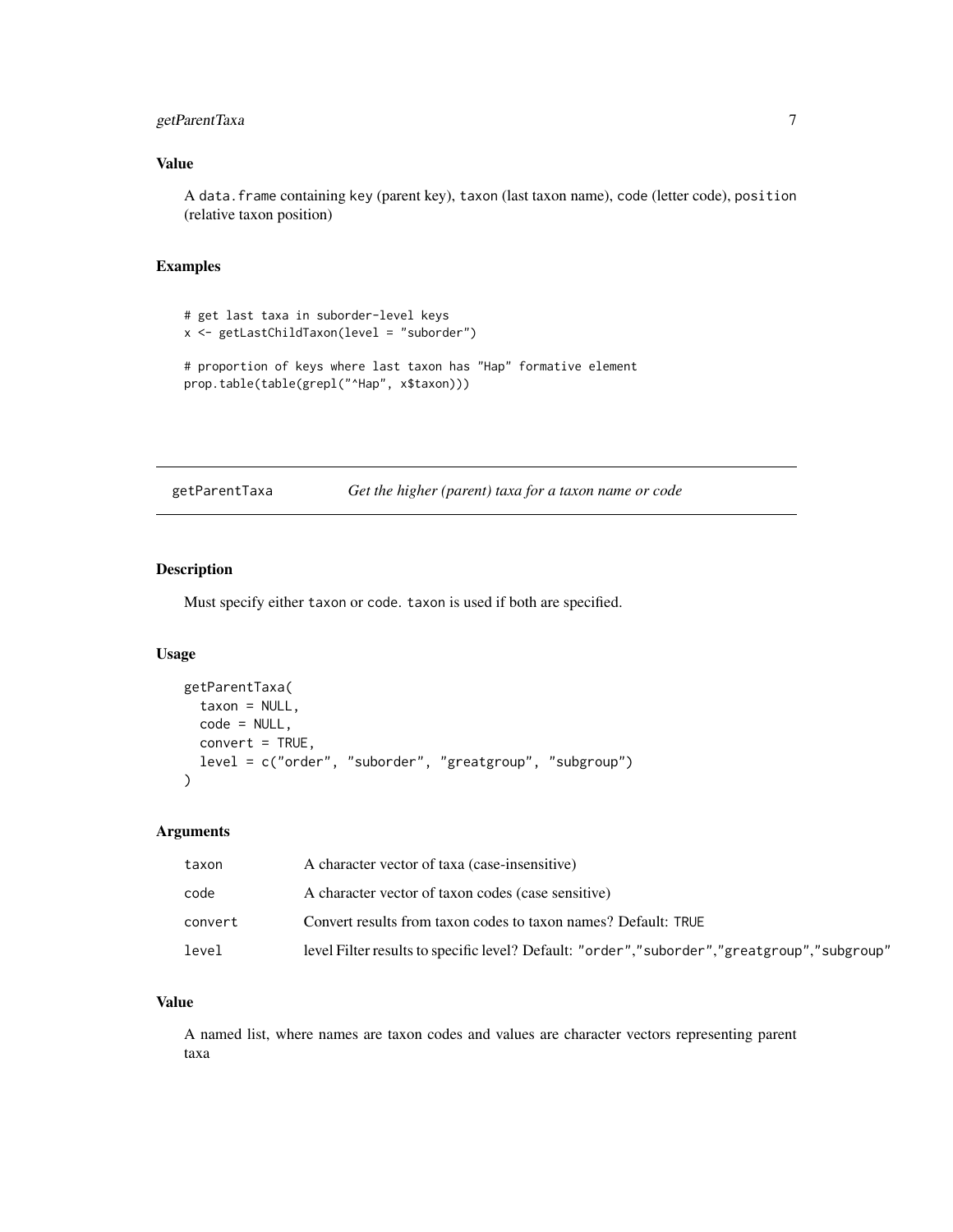#### Examples

```
getParentTaxa("ultic haploxeralfs")
getParentTaxa(code = c("ABCD", "DABC"))
getParentTaxa("folists", convert = FALSE)
```

| getTaxonAtLevel | Get the taxon name the Soil Order, Suborder, Great Group or Subgroup |
|-----------------|----------------------------------------------------------------------|
|                 | level                                                                |

#### Description

Get the taxon name the Soil Order, Suborder, Great Group or Subgroup level

#### Usage

```
getTaxonAtLevel(x, level = c("order", "suborder", "greatgroup", "subgroup"))
```
#### Arguments

|       | A character vector containing subgroup-level taxonomic names |
|-------|--------------------------------------------------------------|
| level | one of c("order","suborder","greatgroup","subgroup")         |

#### Value

A named character vector of taxa at specified level, where names are the internal Soil Taxonomy letter codes.

```
# default gets the soil order
getTaxonAtLevel(c("typic haplargids", "typic glacistels")) #, level = "order")
# specify alternate levels
getTaxonAtLevel("humic haploxerands", level = "greatgroup")
# can't get subgroup (child) from great group (parent)
```

```
getTaxonAtLevel("udifolists", level = "subgroup")
```

```
# but can do parents of children
getTaxonAtLevel("udifolists", level = "suborder")
```
<span id="page-7-0"></span>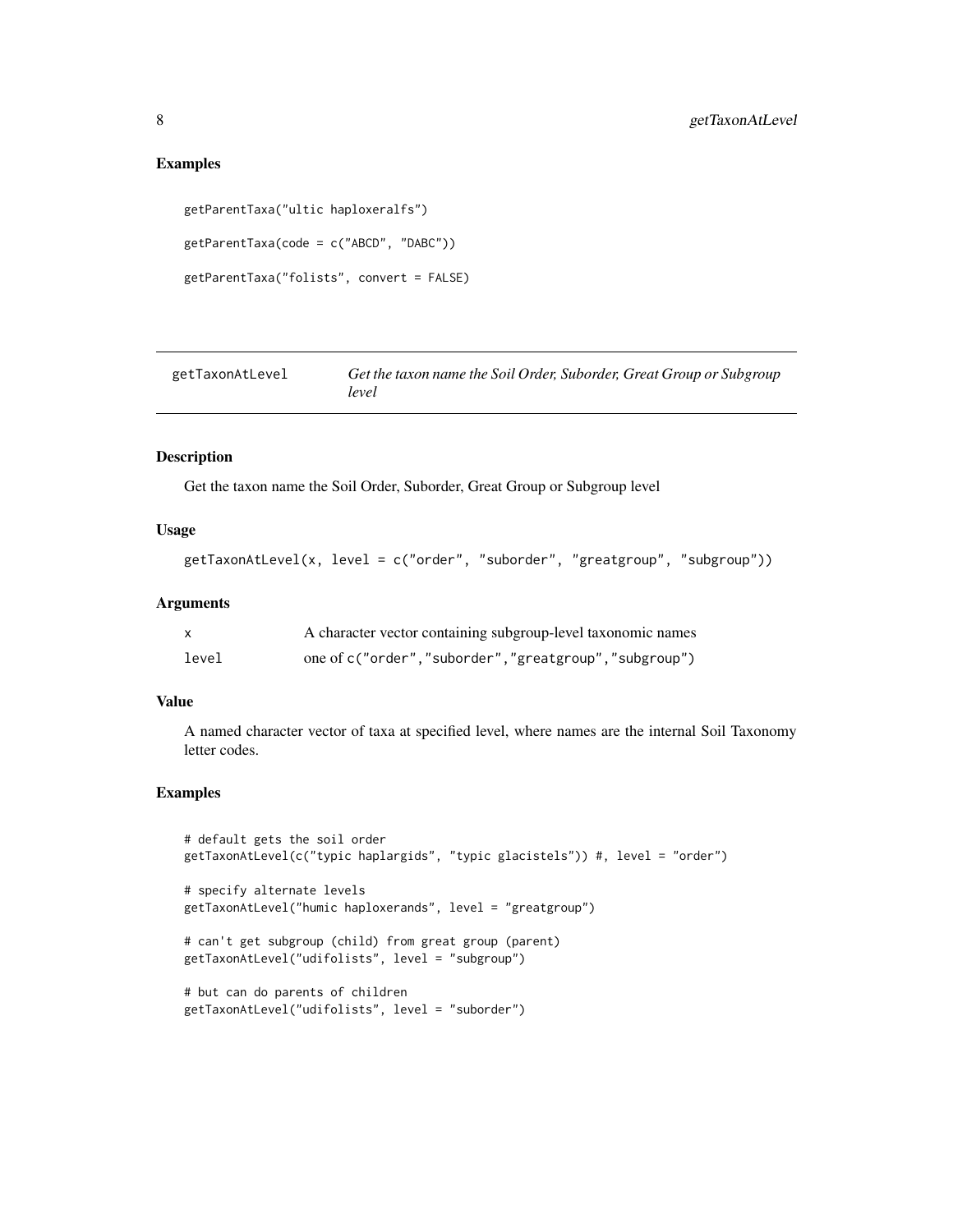<span id="page-8-0"></span>get\_ST\_features *Get diagnostic horizons, characteristics and features*

#### Description

All parameters to this function are optional (default NULL). If specified, they are used as filters.

#### Usage

```
get_ST_features(
  group = NULL,
  chapter = NULL,
 name = NULL,page = NULL,
 multiline_sep = "\\n"
)
```
#### Arguments

| group         | optional filtering vector; one of: "Surface", "Subsurface", "Mineral", "Organic",<br>"Mineral or Organic"     |
|---------------|---------------------------------------------------------------------------------------------------------------|
| chapter       | optional filtering vector; only chapter 3 currently                                                           |
| name          | optional filtering vector; these are the "names" of features used in headers                                  |
| page          | optional filtering vector; page number (12th Edition Keys to Soil Taxonomy)                                   |
| multiline_sep | default "\\n" returns criteria column as a character vector concatenated with<br>" $\ln$ ". Use NULL for list |

## Details

This is a wrapper method around the package data set ST\_features.

#### Value

a data.frame

#### See Also

ST\_features

```
# get all features
str(get_ST_features())
# get features in chapter 3
str(get_ST_features(chapter = 3))
```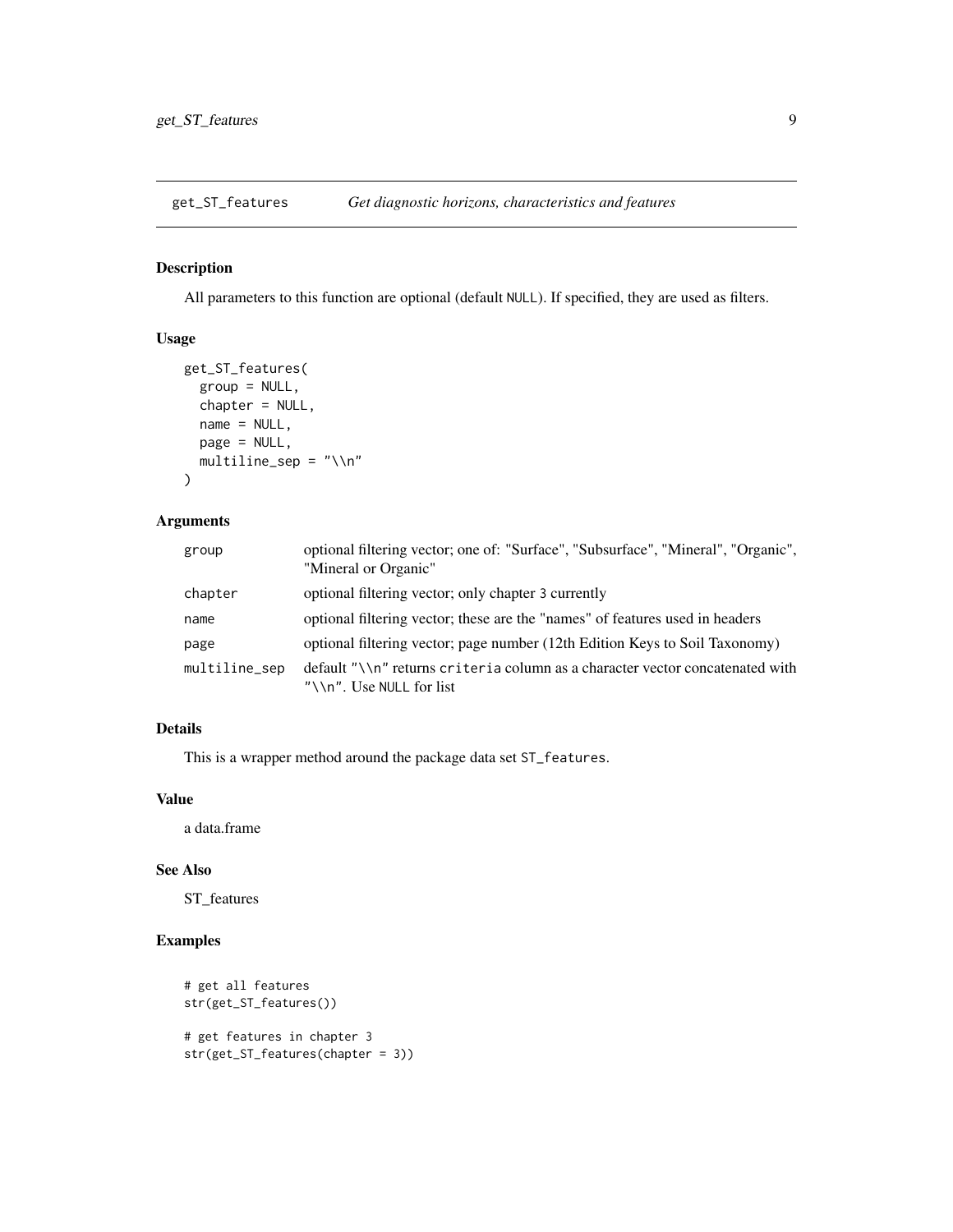```
# get features on pages 18, 19, 20
get_ST_features(page = 18:20)
```
# get the required characteristics for the mollic epipedon from list column str(get\_ST\_features(name = "Mollic Epipedon")\$criteria)

isValidST *Check for valid taxonomic level (Order, Suborder, Great Group, Subgroup)*

#### Description

Checks needle for matches against a single level of Soil Taxonomy hierarchy: order, suborder, greatgroup, subgroup. Matches are case-insensitive.

#### Usage

```
isValidST(needle, level = c("order", "suborder", "greatgroup", "subgroup"))
```
#### Arguments

| needle | vector of taxa                                                                                    |
|--------|---------------------------------------------------------------------------------------------------|
| level  | single level of Soil Taxonomy hierarchy; one of: "order", "suborder", "greatgroup",<br>"subgroup" |

#### Value

logical vector, same length as needle

```
isValidST('typic haploxeralfs', level = 'subgroup')
```
<span id="page-9-0"></span>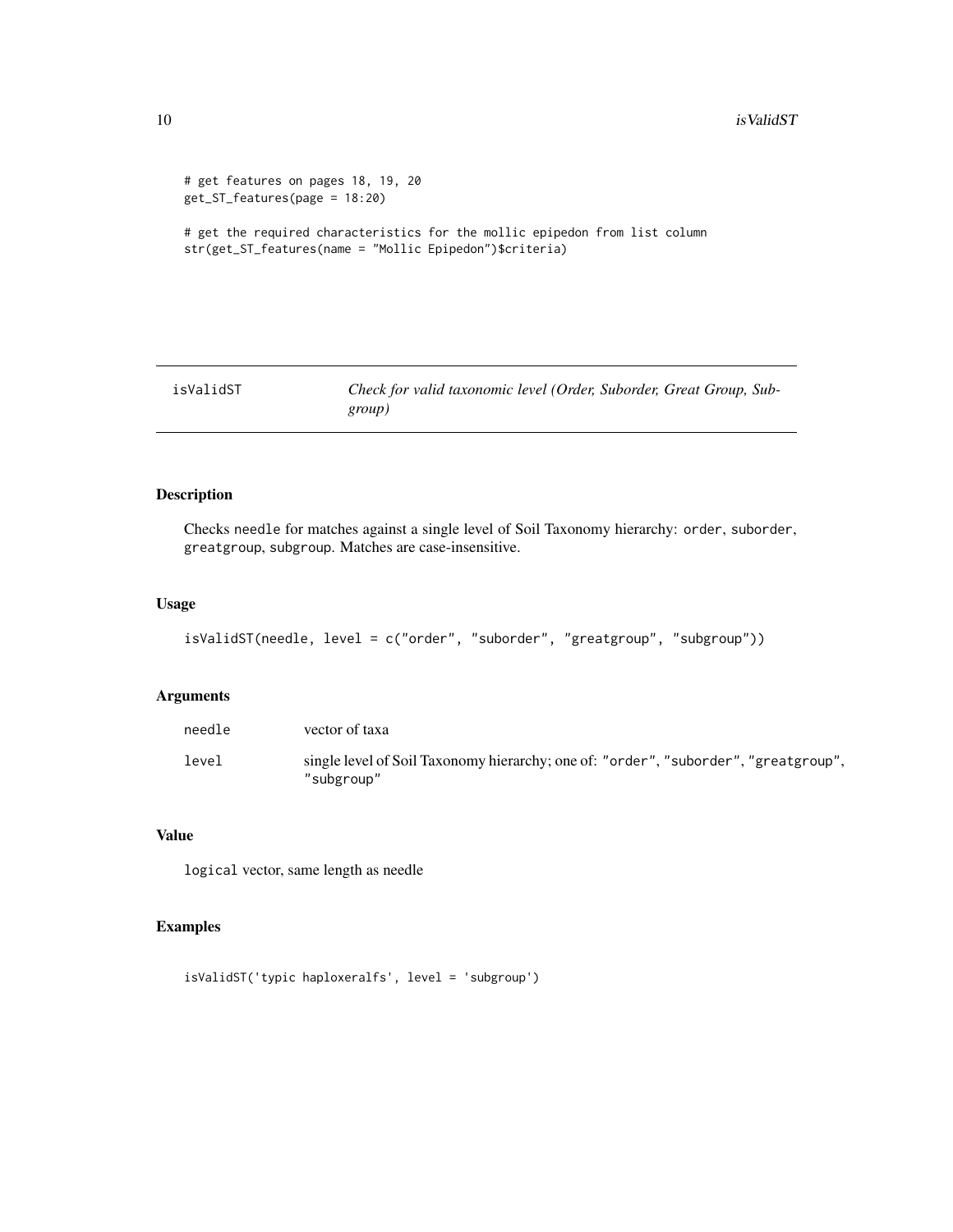<span id="page-10-0"></span>level\_to\_taxon *Get all taxa at specified level*

#### Description

Convenience method for getting taxa from ST\_unique\_list

#### Usage

level\_to\_taxon(level = c("order", "suborder", "greatgroup", "subgroup"))

#### Arguments

level character. One or more of "order", "suborder", "greatgroup", "subgroup"

#### Value

A character vector of taxa at the specified level

#### Examples

# get all order and suborder level taxa

level\_to\_taxon(level = c("order","suborder"))

parse\_family *Parse components of a family-level taxon name*

#### Description

Parse components of a family-level taxon name

#### Usage

```
parse_family(family)
```
#### Arguments

family a character vector containing taxonomic families, e.g. "fine-loamy, mixed, semiactive, mesic ultic haploxeralfs"

#### Value

a data.frame containing column names: "family" (input), "subgroup" (parsed taxonomic subgroup), "subgroup\_code" (letter code for subgroup), "class\_string" (comma-separated family classes), "classes\_split" (split class\_string vector stored as list column)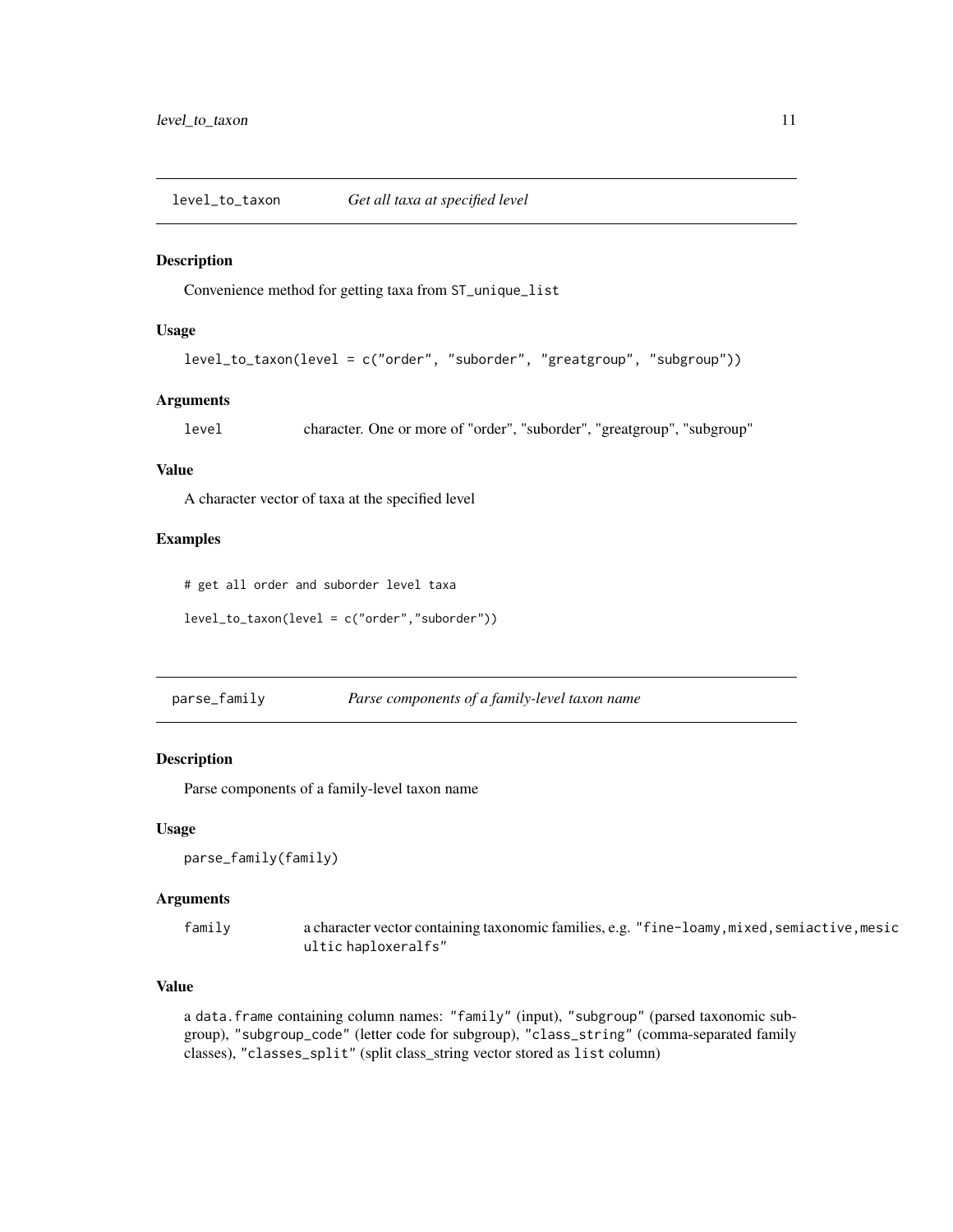#### Examples

```
families <- c("fine, kaolinitic, thermic typic kanhapludults",
              "fine-loamy, mixed, semiactive, mesic ultic haploxeralfs",
              "euic, thermic typic haplosaprists",
              "coarse-loamy, mixed, active, mesic aquic dystrudepts",
              "fine, kaolinitic, thermic typic kanhapludults",
              "fine-loamy, mixed, semiactive, mesic ultic haploxeralfs",
              "euic, thermic typic haplosaprists",
              "coarse-loamy, mixed, active, mesic aquic dystrudepts")
# inspect parsed list result
```
<span id="page-11-1"></span>preceding\_taxon\_codes *Get taxon codes of preceding taxa*

#### Description

Find all codes that logically precede the specified codes. For instance, code "ABC" ("Anhyturbels") returns "AA" ("Histels") "ABA" ("Histoturbels") and "ABB" ("Aquiturbels"). Use in conjunction with a lookup table that maps Order, Suborder, Great Group and Subgroup taxa to their codes (see [taxon\\_code\\_to\\_taxon](#page-15-1) and [taxon\\_to\\_taxon\\_code](#page-17-1)).

#### Usage

```
preceding_taxon_codes(codes)
```
str(parse\_family(families))

#### Arguments

codes A character vector of codes to calculate preceding codes for

#### Details

Accounts for Keys that run out of capital letters (more than 26 subgroups) and use lowercase letters for a unique subdivision within the "fourth character position."

#### Value

A list with equal length to input vector; one character vector per element

#### See Also

[decompose\\_taxon\\_code](#page-2-1), [taxon\\_code\\_to\\_taxon](#page-15-1), [taxon\\_to\\_taxon\\_code](#page-17-1)

<span id="page-11-0"></span>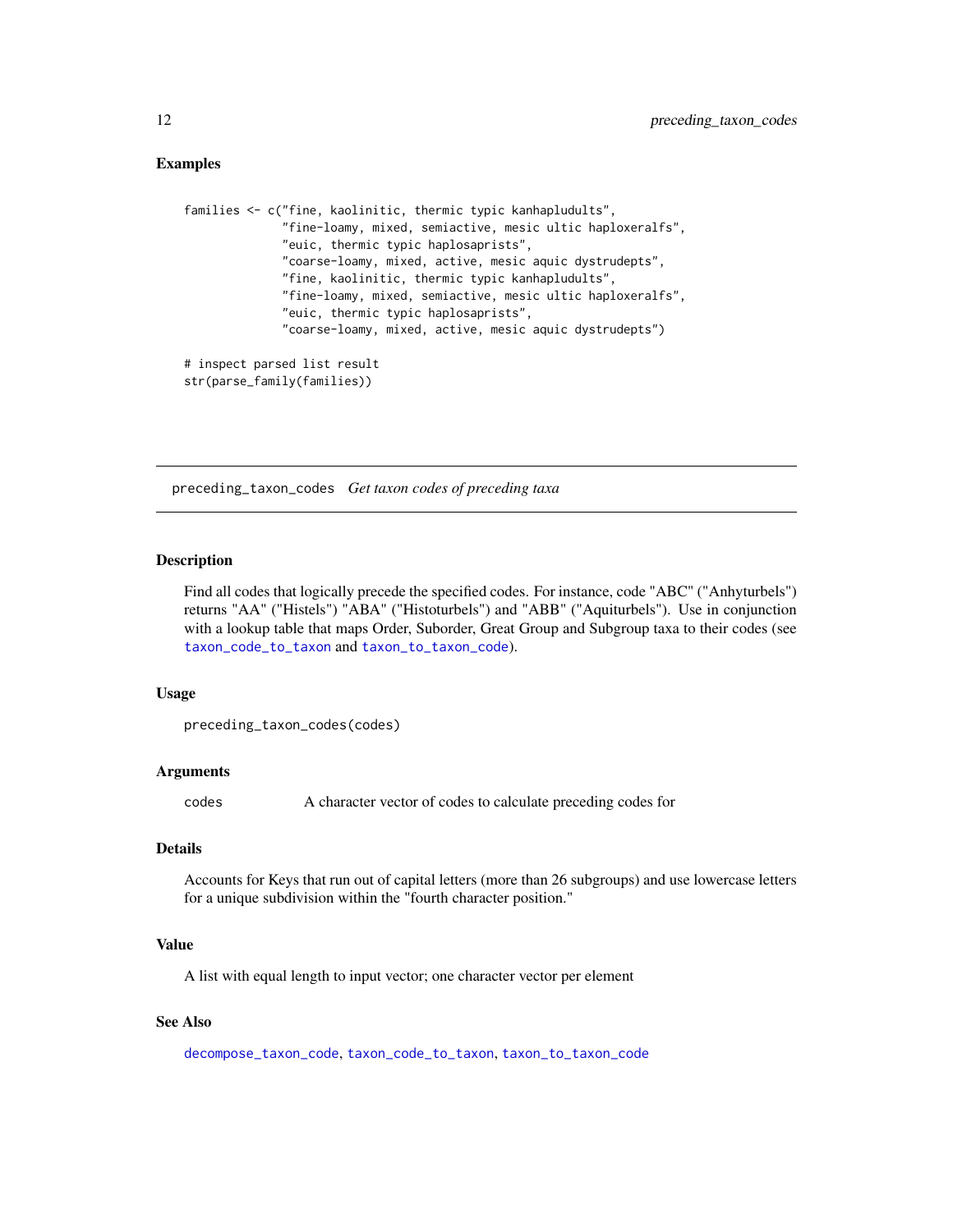#### <span id="page-12-0"></span>Examples

```
preceding_taxon_codes(c("ABCDe", "BCDEf"))
```
relative\_taxon\_code\_position

*Determine relative position of taxon within Keys to Soil Taxonomy (Order to Subgroup)*

#### Description

The relative position of a taxon is [number of preceding Key steps] + 1, or NA if it does not exist in the lookup table.

#### Usage

```
relative_taxon_code_position(code)
```
#### Arguments

code A character vector of taxon codes to determine the relative position of.

#### Value

A numeric vector with the relative position of each code with respect to their individual Keys.

```
# "ABCD" -> "Gypsic Anhyturbels", relative position 7
# "WXYZa" does not exist, theoretical position is 97
# "BAD" -> "Udifolists", relative position is 5
relative_taxon_code_position(c("ABCD", "WXYZa", "BAD"))
# [1] 7 NA 5
```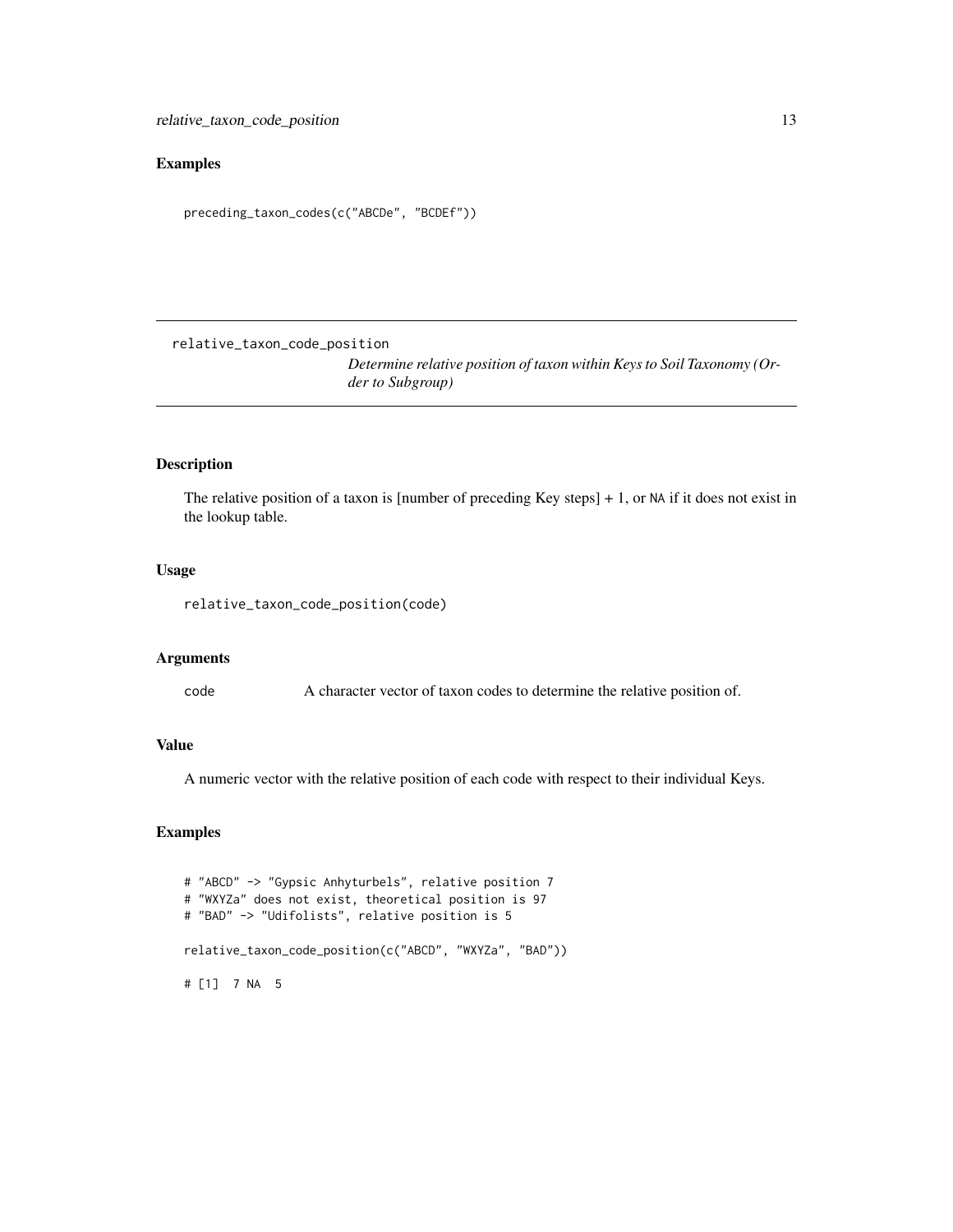#### <span id="page-13-0"></span>Description

The first 4 levels of the US Soil Taxonomy hierarchy (soil order, suborder, greatgroup, subgroup), presented as a data.frame (denormalized) and a list of unique taxa.

#### Usage

data(ST)

#### Format

An object of class data. frame with 2665 rows and 4 columns.

#### References

Soil Survey Staff. 1999. Soil taxonomy: A basic system of soil classification for making and interpreting soil surveys. 2nd edition. Natural Resources Conservation Service. U.S. Department of Agriculture Handbook 436. [https://www.nrcs.usda.gov/wps/portal/nrcs/main/soils/](https://www.nrcs.usda.gov/wps/portal/nrcs/main/soils/survey/class/taxonomy/) [survey/class/taxonomy/](https://www.nrcs.usda.gov/wps/portal/nrcs/main/soils/survey/class/taxonomy/)

Soil Survey Staff. 2014. Keys to Soil Taxonomy, 12th ed. USDA-Natural Resources Conservation Service, Washington, DC. [https://www.nrcs.usda.gov/wps/portal/nrcs/detail/soils/surv](https://www.nrcs.usda.gov/wps/portal/nrcs/detail/soils/survey/class/taxonomy/?cid=nrcs142p2_053580)ey/ [class/taxonomy/?cid=nrcs142p2\\_053580](https://www.nrcs.usda.gov/wps/portal/nrcs/detail/soils/survey/class/taxonomy/?cid=nrcs142p2_053580)

ST\_family\_classes *Family-level Classes for Soil Taxonomy*

#### **Description**

A database of family-level class names for Soil Taxonomy.

#### Usage

```
data(ST_family_classes)
```
#### Format

An object of class data.frame with 198 rows and 7 columns.

#### References

Soil Survey Staff. 2014. Keys to Soil Taxonomy, 12th ed. USDA-Natural Resources Conservation Service, Washington, DC. [https://www.nrcs.usda.gov/wps/portal/nrcs/detail/soils/surv](https://www.nrcs.usda.gov/wps/portal/nrcs/detail/soils/survey/class/taxonomy/?cid=nrcs142p2_053580)ey/ [class/taxonomy/?cid=nrcs142p2\\_053580](https://www.nrcs.usda.gov/wps/portal/nrcs/detail/soils/survey/class/taxonomy/?cid=nrcs142p2_053580)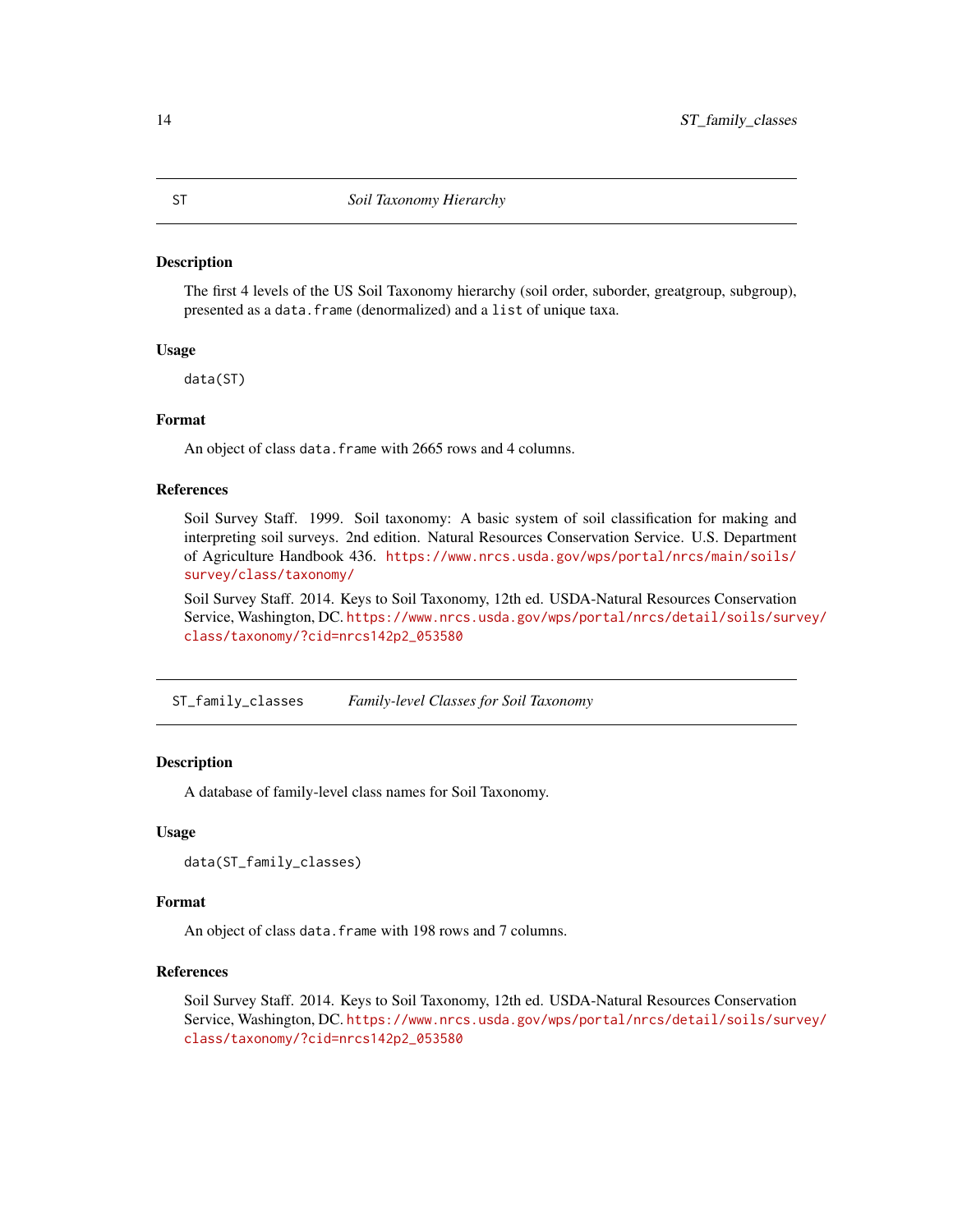<span id="page-14-0"></span>ST\_features *Epipedons, Diagnostic Horizons, Characteristics and Features in Soil Taxonomy*

#### Description

A data.frame with columns "group", "name", "chapter", "page", "description", "criteria". Currently page numbers and contents are referenced to 12th Edition Keys to Soil Taxonomy and derived from products in the ncss-tech SoilKnowledgeBase repository (https://github.com/ncsstech/SoilKnowledgeBase).

#### Usage

data(ST\_features)

#### Format

An object of class data. frame with 84 rows and 6 columns.

#### References

Soil Survey Staff. 2014. Keys to Soil Taxonomy, 12th ed. USDA-Natural Resources Conservation Service, Washington, DC. [https://www.nrcs.usda.gov/wps/portal/nrcs/detail/soils/surv](https://www.nrcs.usda.gov/wps/portal/nrcs/detail/soils/survey/class/taxonomy/?cid=nrcs142p2_053580)ey/ [class/taxonomy/?cid=nrcs142p2\\_053580](https://www.nrcs.usda.gov/wps/portal/nrcs/detail/soils/survey/class/taxonomy/?cid=nrcs142p2_053580)

ST\_formative\_elements *Formative Elements used by Soil Taxonomy*

#### Description

A database of formative elements used by the first 4 levels of US Soil Taxonomy hierarchy (soil order, suborder, greatgroup, subgroup).

#### Usage

```
data(ST_formative_elements)
```
#### Format

An object of class list of length 4.

#### References

S. W. Buol and R. C. Graham and P. A. McDaniel and R. J. Southard. Soil Genesis and Classification, 5th edition. Iowa State Press, 2003.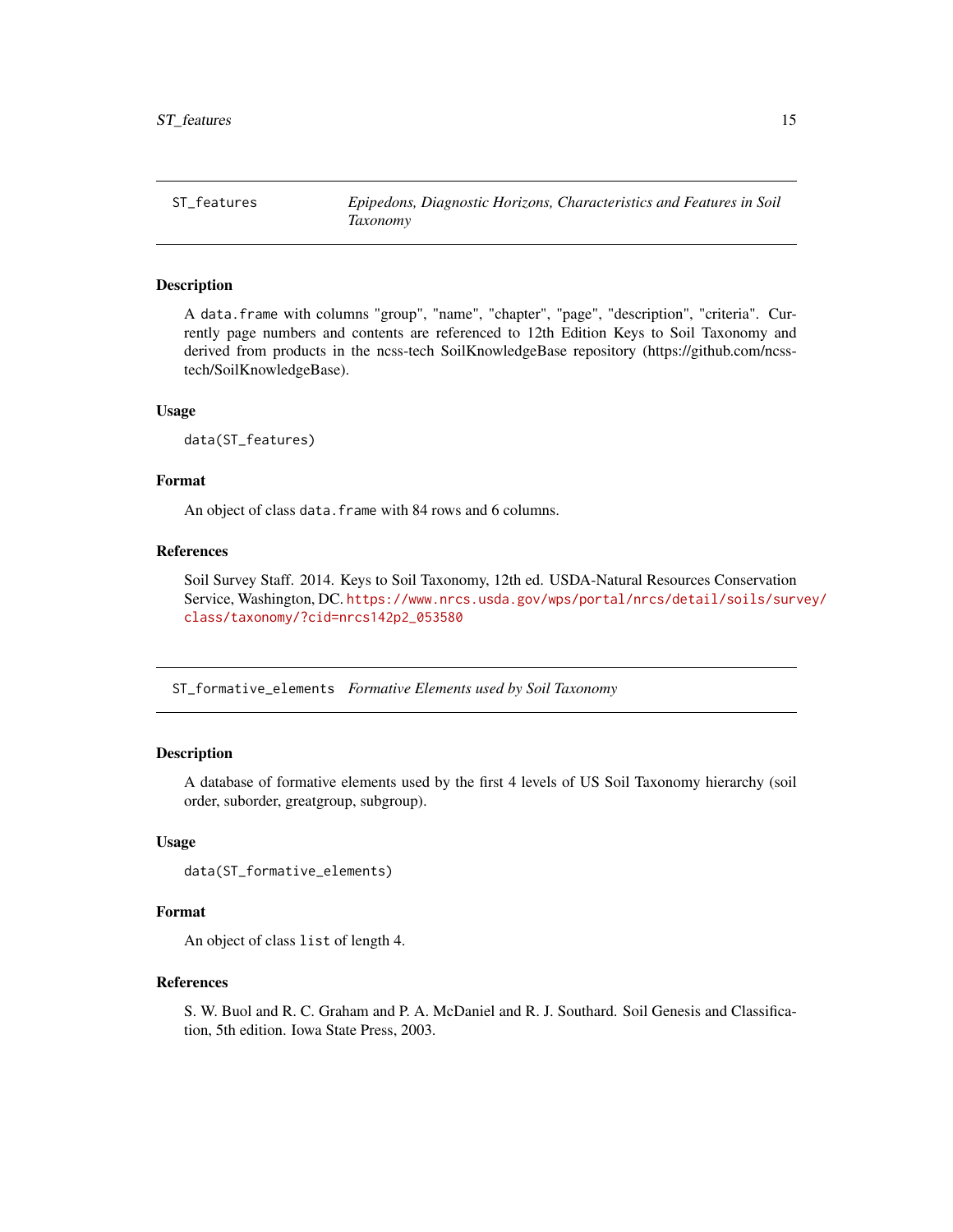```
ST_higher_taxa_codes_12th
```
*Letter Code Lookup Table for Position of Taxa within the Keys to Soil Taxonomy (12th Edition)*

#### Description

A lookup table mapping unique taxonomic Order, Suborder, Great Group and Subgroups to letter codes that denote their logical position within the Keys.

#### Usage

data(ST\_higher\_taxa\_codes\_12th)

#### Format

An object of class data. frame with 3082 rows and 2 columns.

#### Details

The lookup table has been corrected to reflect errata that were posted after the print publication of the 12th Edition Keys, as well as typos in the Spanish language edition.

#### References

Soil Survey Staff. 2014. Keys to Soil Taxonomy, 12th ed. USDA-Natural Resources Conservation Service, Washington, DC. [https://www.nrcs.usda.gov/wps/portal/nrcs/detail/soils/surv](https://www.nrcs.usda.gov/wps/portal/nrcs/detail/soils/survey/class/taxonomy/?cid=nrcs142p2_053580)ey/ [class/taxonomy/?cid=nrcs142p2\\_053580](https://www.nrcs.usda.gov/wps/portal/nrcs/detail/soils/survey/class/taxonomy/?cid=nrcs142p2_053580)

Soil Survey Staff. 2014. Claves para la Taxonomía de Suelos, 12th ed. USDA-Natural Resources Conservation Service, Washington, DC. [https://www.nrcs.usda.gov/Internet/FSE\\_](https://www.nrcs.usda.gov/Internet/FSE_DOCUMENTS/nrcs142p2_051546.pdf) [DOCUMENTS/nrcs142p2\\_051546.pdf](https://www.nrcs.usda.gov/Internet/FSE_DOCUMENTS/nrcs142p2_051546.pdf)

<span id="page-15-1"></span>taxon\_code\_to\_taxon *Convert taxon code to taxon name*

#### Description

Convert taxon code to taxon name

#### Usage

```
taxon_code_to_taxon(code)
```
#### Arguments

code A character vector of Taxon Codes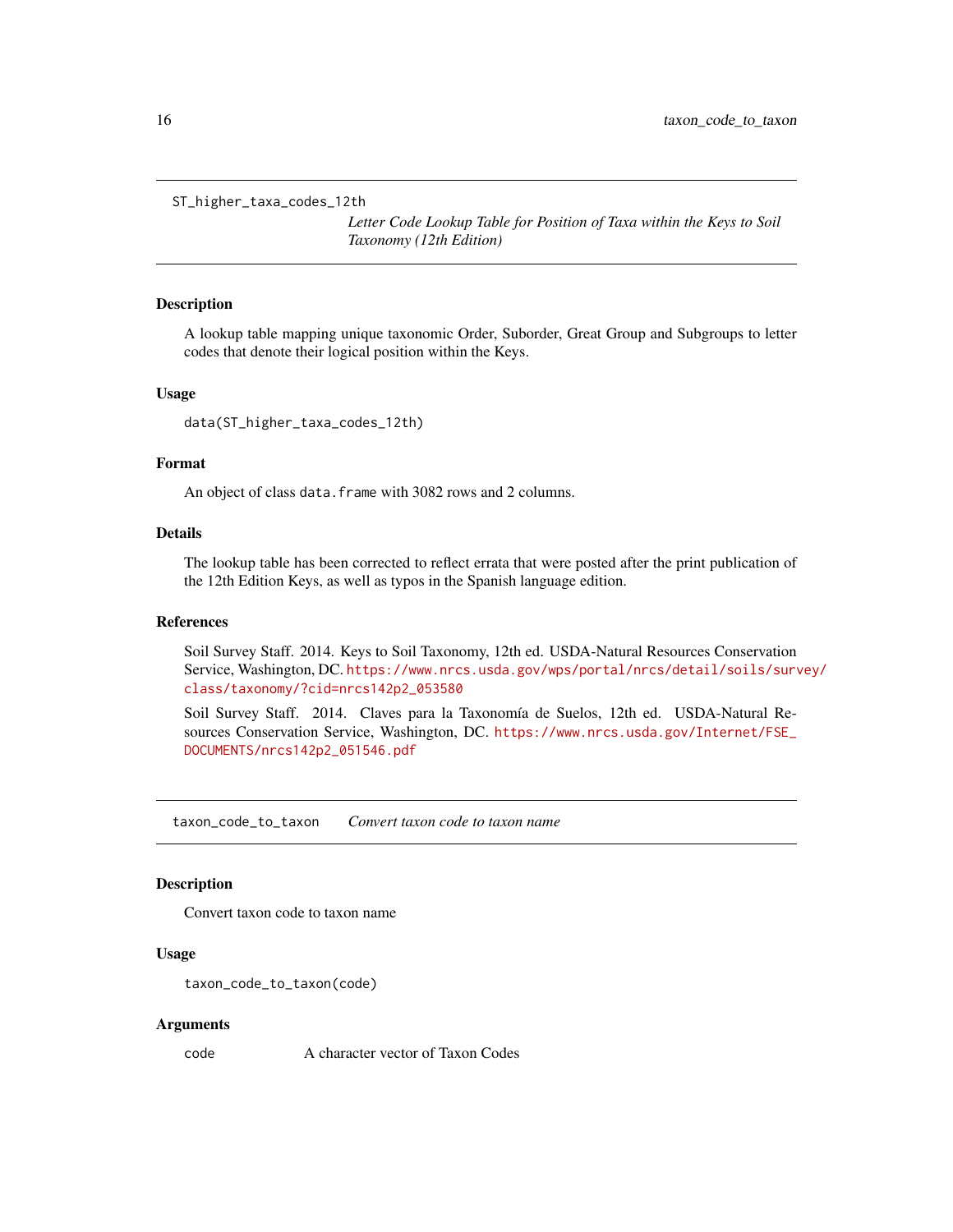#### <span id="page-16-0"></span>taxon\_to\_level 17

#### Value

A character vector of matching Taxon Names

#### See Also

[decompose\\_taxon\\_code](#page-2-1), [preceding\\_taxon\\_codes](#page-11-1), [taxon\\_to\\_taxon\\_code](#page-17-1)

#### Examples

taxon\_code\_to\_taxon(c("ABC", "XYZ", "DAB", NA))

taxon\_to\_level *Determine taxonomic level of specified taxa*

#### Description

Taxa that resolve to a subgroup level taxon and contain a comma "," are assumed to be "family" level.

#### Usage

```
taxon_to_level(taxon)
```
#### Arguments

taxon character vector of taxon names at Order, Suborder, Great Group or Subgroup level.

#### Value

character of taxonomic hierarchy levels (such as "order", "suborder", "greatgroup", "subgroup", "family") for each element of input vector.

#### Examples

# get the taxonomic levels for various taxa

taxon\_to\_level(c("gelisols", NA, "foo", "typic folistels", "folistels"))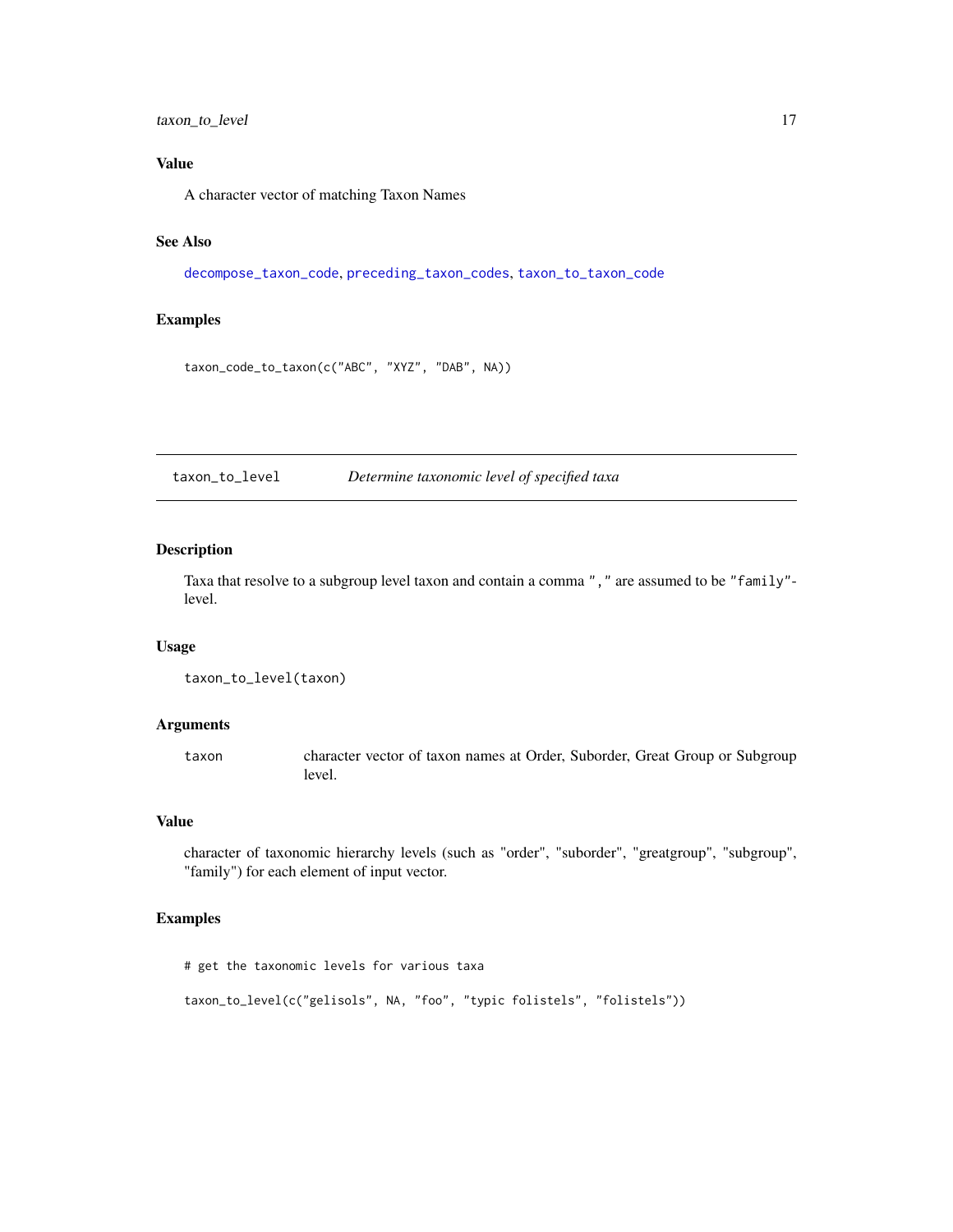<span id="page-17-1"></span><span id="page-17-0"></span>taxon\_to\_taxon\_code *Convert taxon name to taxon code*

#### Description

Convert taxon name to taxon code

#### Usage

taxon\_to\_taxon\_code(taxon)

#### Arguments

taxon A character vector of taxon names, case insensitive

#### Value

A character vector of matching taxon codes

#### See Also

[decompose\\_taxon\\_code](#page-2-1), [preceding\\_taxon\\_codes](#page-11-1), [taxon\\_code\\_to\\_taxon](#page-15-1)

#### Examples

taxon\_to\_taxon\_code(c("Anhyturbels", "foo", "Cryaquands", NA))